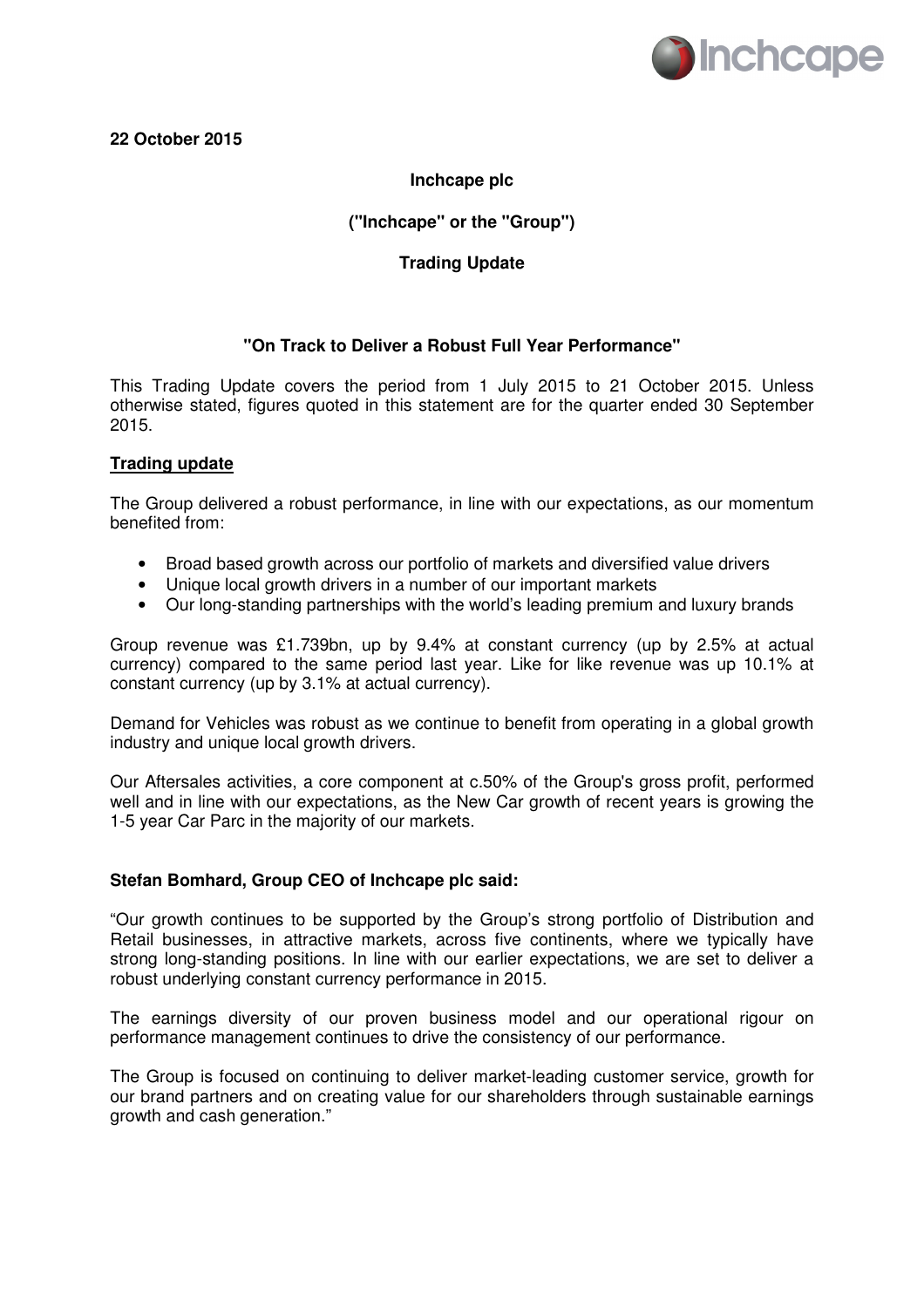

### **Regional Commentary**

We delivered a strong performance in Australasia, reflecting our increased Subaru market share supported by an improved supply of vehicles. Our premium and luxury brand partners in our Retail operations continued to grow ahead of the market.

In the UK, revenue growth was robust, as we benefitted from the growth in the New Car market, with the corporate sector being particularly strong. Used Vehicle margins declined year on year in the quarter. Our Aftersales activities performed well.

In Europe our revenue performance was solid and in line with our expectations. The Belgium market was benign and we saw a sequentially stronger revenue trend. Although the Greek New Vehicle market was down in the quarter, we managed to gain market share.

Our revenue performance in North Asia was robust, gaining further market share in the main market of Hong Kong. The sustained development of the 1-5 year Car Parc generated growth in our high margin Service and Parts value drivers.

In South Asia we performed strongly, benefitting from growth in the Singaporean New Vehicle market, as the Certificate of Entitlement (COE) cycle continues on its upwards trajectory. Trading in Brunei was challenging in the period, reflecting weakness in the broader economy.

Our Emerging Markets performance was strong. Our business in Ethiopia delivered a strong performance, as we leverage growth in the economy and the significant expansion in the Car Parc, benefitting our Service and Parts value drivers. Our Russian business continued to deliver a resilient performance despite a challenging market.

#### **2015 Outlook**

The strength of Inchcape's unique portfolio of markets, premium brands and diversified value drivers enabled the Group to achieve a robust third quarter performance, despite challenges in some of our markets.

We are well positioned to take advantage of the attractive growth prospects in the premium and luxury segments across our diverse market portfolio and are set to deliver a robust underlying constant currency performance in 2015, in line with our earlier expectations.